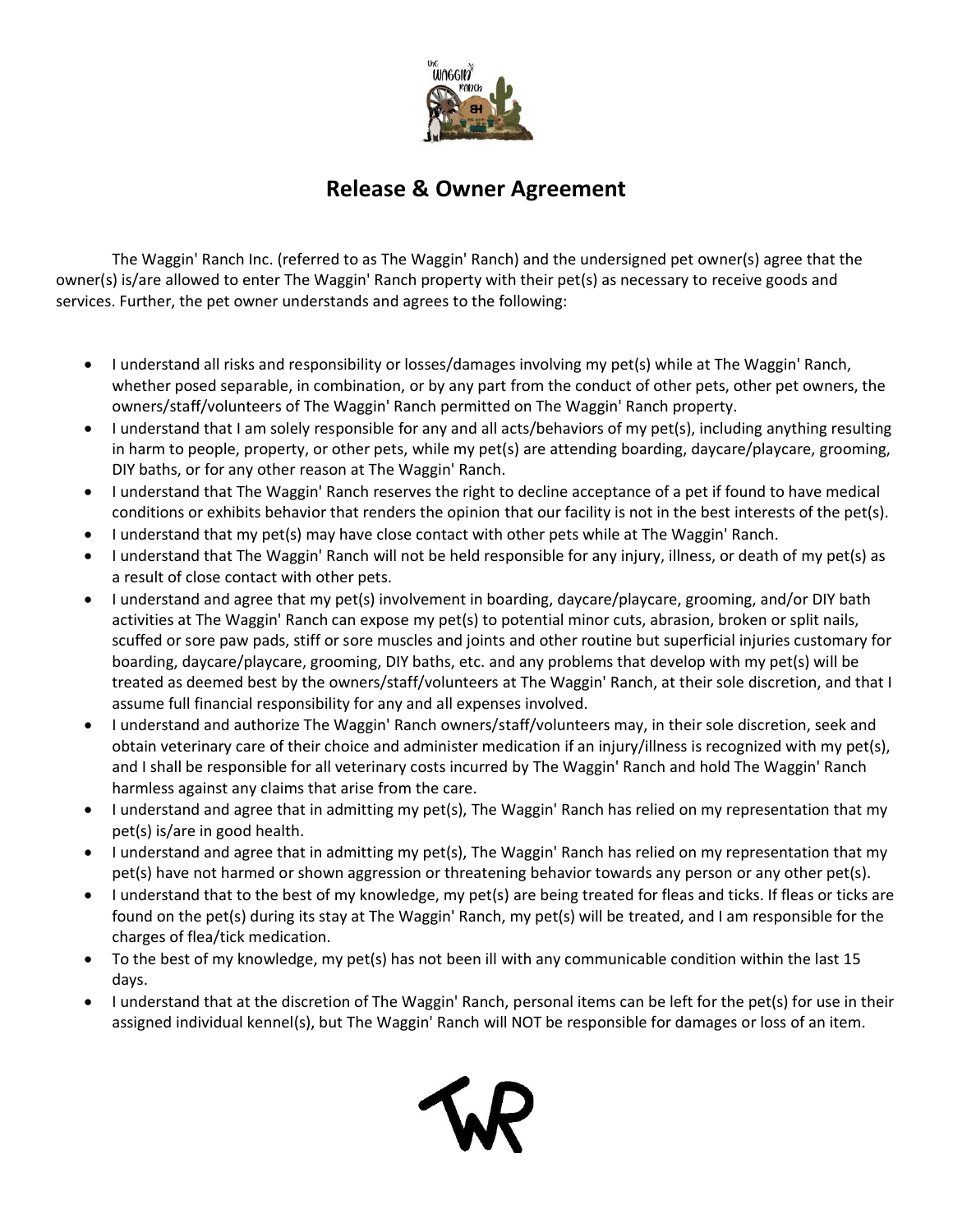

## **RULES AND REGULATIONS**

- **ABANDONMENT OF PET** Abandoned pets left without updated or current contact information via phone or email (old or outdated number/email on file), from owners over 3 days after end date of original scheduled reservation, will become property of The Waggin' Ranch and may go to a rescue group, local family, or shelter that may require euthanasia. The owner will be responsible for costs during abandonment period prior to going to rescue group, local family, or shelter. All fees accrued with the rescue group, local family, or shelter will be the responsibility of the owner.
- **BOARDING DEPOSITS** 50% deposit (half of the total estimated time) is required to hold all boarding reservations.
- **BOARDING PEAK/HOLIDAY CANCELLATIONS** Boarding cancellations during our peak/holiday rates and prior to major holidays (Christmas week, Thanksgiving week, New Year's Eve, New Year's Day, Spring Break week, Easter Sunday, Memorial Day, July 4th, Labor Day) require a two week notice of cancellation to receive full deposit refund.
- **BOARDING STANDARD CANCELLATIONS** Boarding cancellations during our standard rates require a 48-hour notice of cancellation to receive full deposit refund.
- **FOOD FOR PETS** Owner agrees to provide pet's diet for any/all meals throughout the day for all services (boarding, daycare/playcare, grooming, etc.). If owner does not provide food, there will be a \$5 charge per day.
- **GROOMING** I understand and assume the responsibility to provide clear and complete grooming instructions including haircut. I understand the responsibility and accept the pricing for grooming services requested for the services performed by The Waggin' Ranch. I understand and agree that my pet(s) is/are free of fleas. If pet(s) have an infestation, the pet(s) will be treated at owner's expense.
- **PAYMENTS**  Payment for boarding, doggy daycare/playcare, and grooming are due upon pickup of pet. If for some unknown reason, an owner establishes an unpaid charge, the owner shall be liable to The Waggin' Ranch for all unpaid charges. Pet(s) will not leave The Waggin' Ranch facility until all charges incurred during the pet(s) stay have been paid. All charges are NON-REFUNDABLE.
- **PHOTOGRAPHY** The Waggin' Ranch may photograph, video record and/or replicate the likeness of owners' pet(s) while at The Waggin' Ranch and may use these images or likenesses without restriction, further permission, and/or fees for The Waggin' Ranch promotional purposes.
- **RIGHT OF REFUSAL** The Waggin' Ranch may refuse any pet(s) for reasons including but not limited to
	- a) proof of current vaccinations
	- b) presentation of poor or questionable health upon arrival or while at The Waggin' Ranch
	- c) aggressive behavior towards other pets and/or humans
- **SENIOR PETS** I am aware and understand that overnight boarding can be stressful for senior dogs or those suffering from chronic illness due to being removed from their home environment. This stress can cause latent physical conditions (heart, kidney, or liver disorders) to become active, resulting in further illness. Owner will not hold The Waggin' Ranch responsible for any such illness.
- **VACCINATIONS**  All pet(s) must be current on all vaccinations (Bordetella, Distemper/Parvo, Rabies) each year. Proof of vaccinations will be required each year. I certify that the pet(s) health record form/shot record has been completed by a licensed veterinarian. I understand that even though The Waggin' Ranch requires current vaccinations, other viral and bacterial sources may not be covered by vaccination, therefore, I understand and accept The Waggin' Ranch shall not be held responsible if the owner's pet(s) develop sickness after being at our facility. I understand, recognize, and accept that while my pet(s) is/are at The Waggin' Ranch it may be stressful